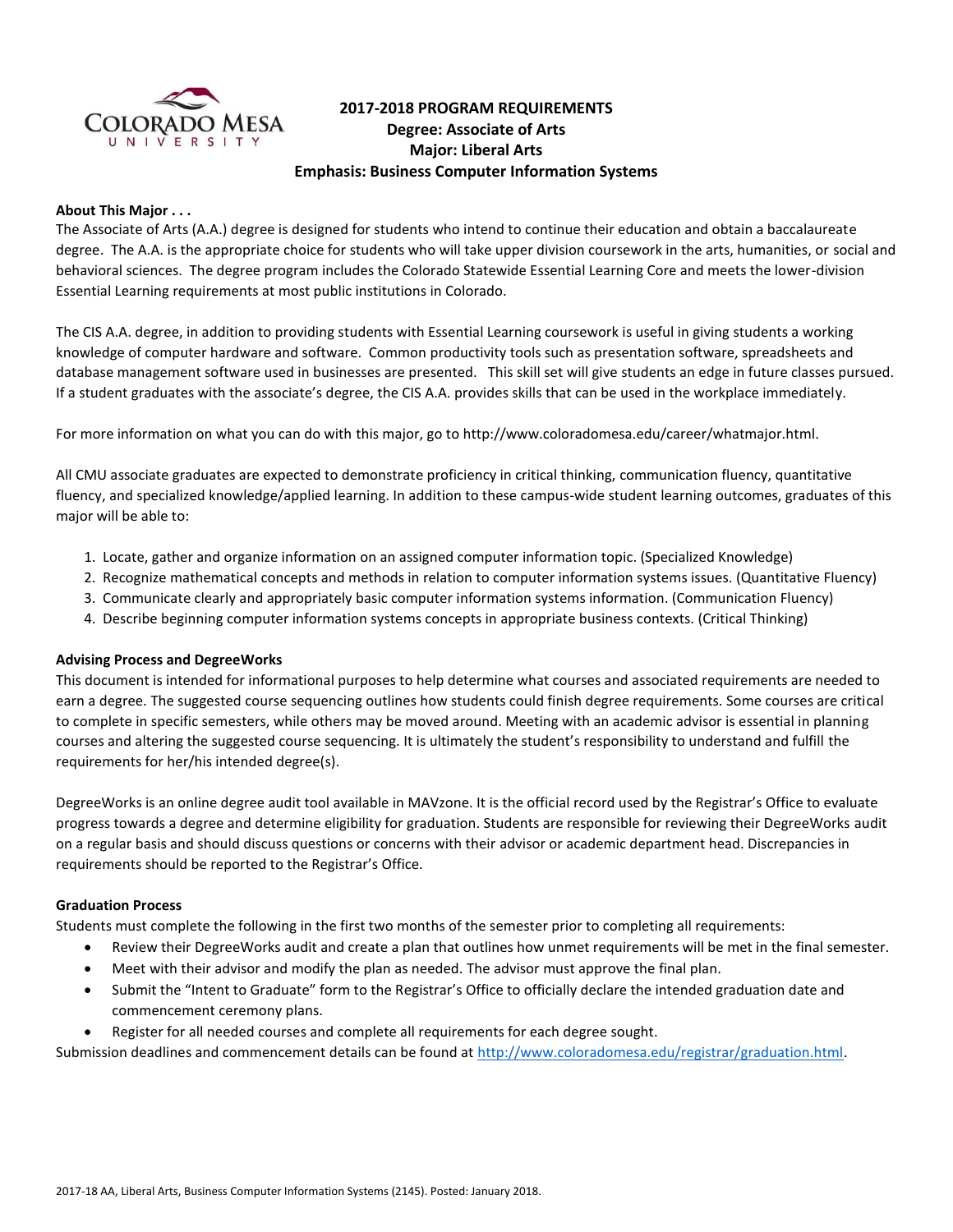### **INSTITUTIONAL DEGREE REQUIREMENTS**

The following institutional degree requirements apply to all CMU Associate of Arts(AA) degrees. Specific programs may have different requirements that must be met in addition to institutional requirements.

- 60 semester hours total.
- Students must complete a minimum of 15 of the final 30 semester hours of credit at CMU.
- 2.00 cumulative GPA or higher in all CMU coursework.
- A grade of "C" or higher must be earned in all Essential Learning courses in order to be accepted for transfer under the Colorado Core Transfer Consortium General Education curriculum or gtPathways, Colorado's guaranteed transfer program.
- A course may only be used to fulfill one requirement for each degree/certificate.
- No more than six semester hours of independent study courses can be used toward the degree.
- Non-traditional credit, such as advanced placement, credit by examination, credit for prior learning, cooperative education and internships, cannot exceed 15 semester credit hours for an AA degree; A maximum of 6 of the 15 credits may be for cooperative education, internships, and practica.
- Pre-collegiate courses (usually numbered below 100) cannot be used for graduation.
- Capstone exit assessment/projects (e.g., Major Field Achievement Test) requirements are identified under Program-Specific Degree Requirements.
- The Catalog Year determines which program sheet and degree requirements a student must fulfill in order to graduate. Visit with your advisor or academic department to determine which catalog year and program requirements you should follow.
- See "Requirements for Undergraduate Degrees and Certificates" in the catalog for a complete list of graduation requirements.

### **PROGRAM-SPECIFIC DEGREE REQUIREMENTS**

2.00 cumulative GPA or higher in all CMU coursework toward the major content area.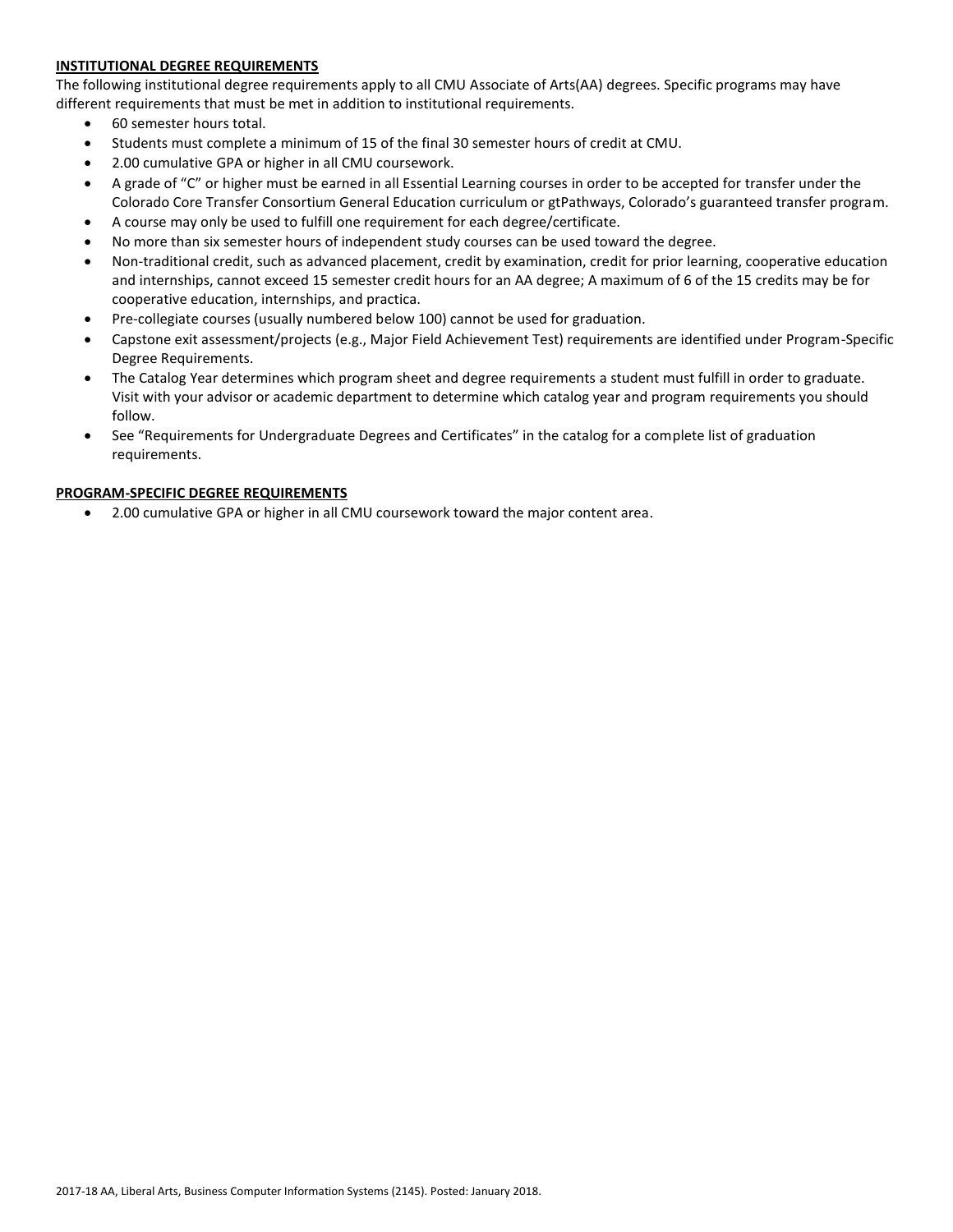#### **ESSENTIAL LEARNING REQUIREMENTS** (31 semester hours)

See the current catalog for a list of courses that fulfill the requirements below. If a course is an Essential Learning option and a requirement for your major, you must use it to fulfill the major requirement and make a different selection for the Essential Learning requirement.

**English** (6 semester hours, must receive a grade of "C" or better and must be completed by the time the student has 60 semester hours.)

- $\Box$  ENGL 111 English Composition (3)
- ENGL 112 English Composition (3)

**Mathematics** (3 semester hours, must receive a grade of "C" or better, must be completed by the time the student has 60 semester hours.)

- $\Box$  MATH 113 College Algebra (4)\* or higher
	- \*3 credits apply to the Essential Learning requirements and 1 credit applies to general elective credit.

## **Humanities** (3 semester hours)

- $\Box$  Select one Humanities course (3)
- **Social and Behavioral Sciences** (6 semester hours)
	- $\Box$  Select one Social and Behavioral Sciences course (3)
	- $\square$  Select one Social and Behavioral Sciences course (3)

### **Natural Sciences** (7 semester hours, one course must include a lab)

- $\square$  Select one Natural Sciences course (3)
- $\Box$  Select one Natural Sciences course with a lab (4)

### **History** (3 semester hours)

 $\Box$  Select one History course (3)

**Fine Arts** (3 semester hours)

 $\Box$  Select one Fine Arts course (3)

## **OTHER LOWER-DIVISION REQUIREMENTS**

**Wellness Requirement** (2 semester hours)

- $\Box$  KINE 100 Health and Wellness (1)
- $\Box$  Select one Activity course (1)

#### **ASSOCIATE OF ARTS: LIBERAL ARTS, BUSINESS COMPUTER INFORMATION SYSTEMS REQUIREMENTS** (21 semester hours)

- $\Box$  ACCT 201 Principles of Financial Accounting (3)
- BUGB 211 Business Communications (3)
- $\Box$  CISB 205 Advanced Business Software (3)
- $\Box$  CISB 101 Business Information Technology (3)
- $\Box$  TECI 260 Information Technology Hardware and System Software (3)
- $\square$  CISB 210 Fundamentals of Information Systems (3)
- $\Box$  One of the following courses:

CISB 206 - Business Application Programming (3)

CSCI 111 - CS1: Foundations of Computer Science (3) \*

Object Oriented Programming Course approved by CIS advisor (3)

### \* Course requires additional pre-requisites beyond those required for the degree

## **GENERAL ELECTIVES** (6 semester hours)

| $\Box$ | MATH 113 - College Algebra (1) |
|--------|--------------------------------|
|        |                                |
|        |                                |
|        |                                |